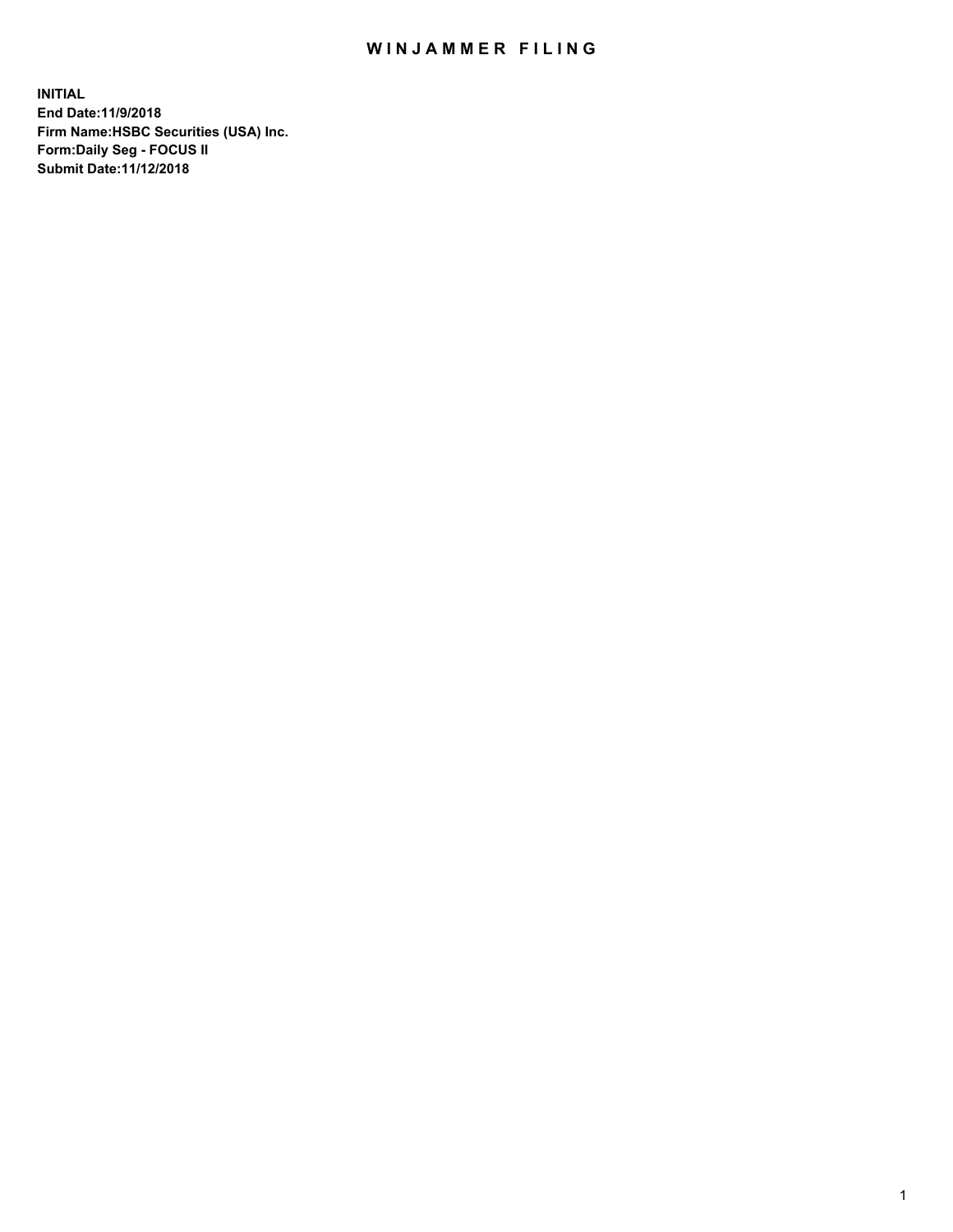**INITIAL End Date:11/9/2018 Firm Name:HSBC Securities (USA) Inc. Form:Daily Seg - FOCUS II Submit Date:11/12/2018 Daily Segregation - Cover Page**

| Name of Company                                                                                                                                                                                                                                                                                                                | <b>HSBC Securities (USA) Inc.</b>                           |
|--------------------------------------------------------------------------------------------------------------------------------------------------------------------------------------------------------------------------------------------------------------------------------------------------------------------------------|-------------------------------------------------------------|
| <b>Contact Name</b>                                                                                                                                                                                                                                                                                                            | <b>Michael Vacca</b>                                        |
| <b>Contact Phone Number</b>                                                                                                                                                                                                                                                                                                    | 212-525-7951                                                |
| <b>Contact Email Address</b>                                                                                                                                                                                                                                                                                                   | Michael.Vacca@us.hsbc.com                                   |
| FCM's Customer Segregated Funds Residual Interest Target (choose one):<br>a. Minimum dollar amount: ; or<br>b. Minimum percentage of customer segregated funds required:% ; or<br>c. Dollar amount range between: and; or<br>d. Percentage range of customer segregated funds required between:% and%.                         | 109,000,000<br><u>0</u><br>0 <sub>0</sub><br>0 <sub>0</sub> |
| FCM's Customer Secured Amount Funds Residual Interest Target (choose one):<br>a. Minimum dollar amount: ; or<br>b. Minimum percentage of customer secured funds required:% ; or<br>c. Dollar amount range between: and; or<br>d. Percentage range of customer secured funds required between: % and %.                         | 25,000,000<br><u>0</u><br>0 <sub>0</sub><br>0 <sub>0</sub>  |
| FCM's Cleared Swaps Customer Collateral Residual Interest Target (choose one):<br>a. Minimum dollar amount: ; or<br>b. Minimum percentage of cleared swaps customer collateral required:% ; or<br>c. Dollar amount range between: and; or<br>d. Percentage range of cleared swaps customer collateral required between:% and%. | 100,000,000<br><u>0</u><br>0 <sub>0</sub><br>00             |

Attach supporting documents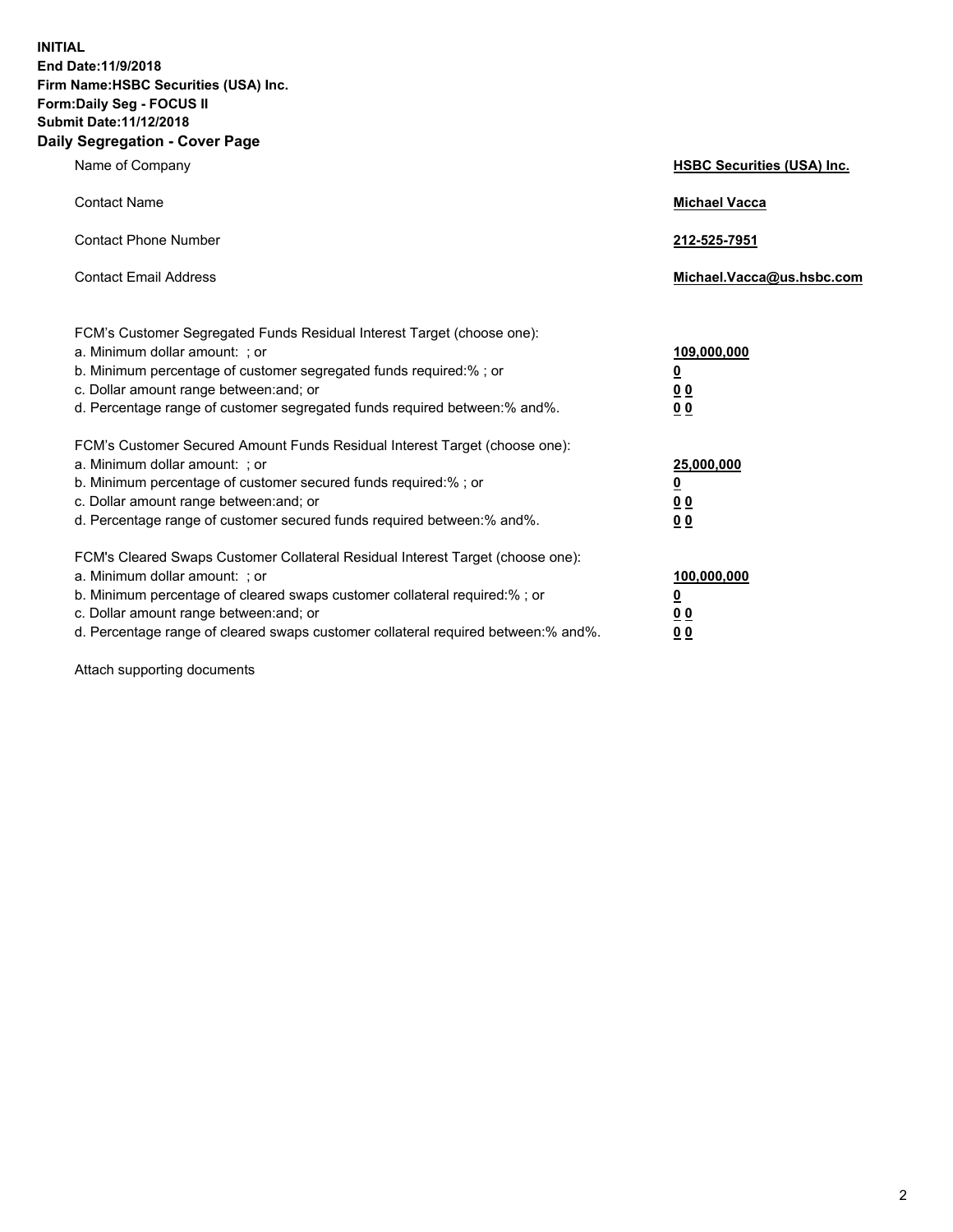**INITIAL End Date:11/9/2018 Firm Name:HSBC Securities (USA) Inc. Form:Daily Seg - FOCUS II Submit Date:11/12/2018 Daily Segregation - Secured Amounts**

## Foreign Futures and Foreign Options Secured Amounts Amount required to be set aside pursuant to law, rule or regulation of a foreign government or a rule of a self-regulatory organization authorized thereunder **0** [7305] 1. Net ledger balance - Foreign Futures and Foreign Option Trading - All Customers A. Cash **22,842,407** [7315] B. Securities (at market) **63,286,744** [7317] 2. Net unrealized profit (loss) in open futures contracts traded on a foreign board of trade **44,026,934** [7325] 3. Exchange traded options a. Market value of open option contracts purchased on a foreign board of trade **0** [7335] b. Market value of open contracts granted (sold) on a foreign board of trade **0** [7337] 4. Net equity (deficit) (add lines 1. 2. and 3.) **130,156,085** [7345] 5. Account liquidating to a deficit and account with a debit balances - gross amount **969,453** [7351] Less: amount offset by customer owned securities **-788,587** [7352] **180,866** [7354] 6. Amount required to be set aside as the secured amount - Net Liquidating Equity Method (add lines 4 and 5) **130,336,951** [7355] 7. Greater of amount required to be set aside pursuant to foreign jurisdiction (above) or line 6. **130,336,951** [7360] FUNDS DEPOSITED IN SEPARATE REGULATION 30.7 ACCOUNTS 1. Cash in banks A. Banks located in the United States **60,122,877** [7500] B. Other banks qualified under Regulation 30.7 **0** [7520] **60,122,877** [7530] 2. Securities A. In safekeeping with banks located in the United States **26,940,515** [7540] B. In safekeeping with other banks qualified under Regulation 30.7 **9,957** [7560] **26,950,472** [7570] 3. Equities with registered futures commission merchants A. Cash **0** [7580] B. Securities **0** [7590] C. Unrealized gain (loss) on open futures contracts **0** [7600] D. Value of long option contracts **0** [7610] E. Value of short option contracts **0** [7615] **0** [7620] 4. Amounts held by clearing organizations of foreign boards of trade A. Cash **0** [7640] B. Securities **0** [7650] C. Amount due to (from) clearing organization - daily variation **0** [7660] D. Value of long option contracts **0** [7670] E. Value of short option contracts **0** [7675] **0** [7680] 5. Amounts held by members of foreign boards of trade A. Cash **-2,054,747** [7700] B. Securities **36,346,229** [7710] C. Unrealized gain (loss) on open futures contracts **44,026,934** [7720] D. Value of long option contracts **0** [7730] E. Value of short option contracts **0** [7735] **78,318,416** [7740] 6. Amounts with other depositories designated by a foreign board of trade **0** [7760] 7. Segregated funds on hand **0** [7765] 8. Total funds in separate section 30.7 accounts **165,391,765** [7770] 9. Excess (deficiency) Set Aside for Secured Amount (subtract line 7 Secured Statement Page 1 from Line 8) **35,054,814** [7380] 10. Management Target Amount for Excess funds in separate section 30.7 accounts **25,000,000** [7780] 11. Excess (deficiency) funds in separate 30.7 accounts over (under) Management Target **10,054,814** [7785]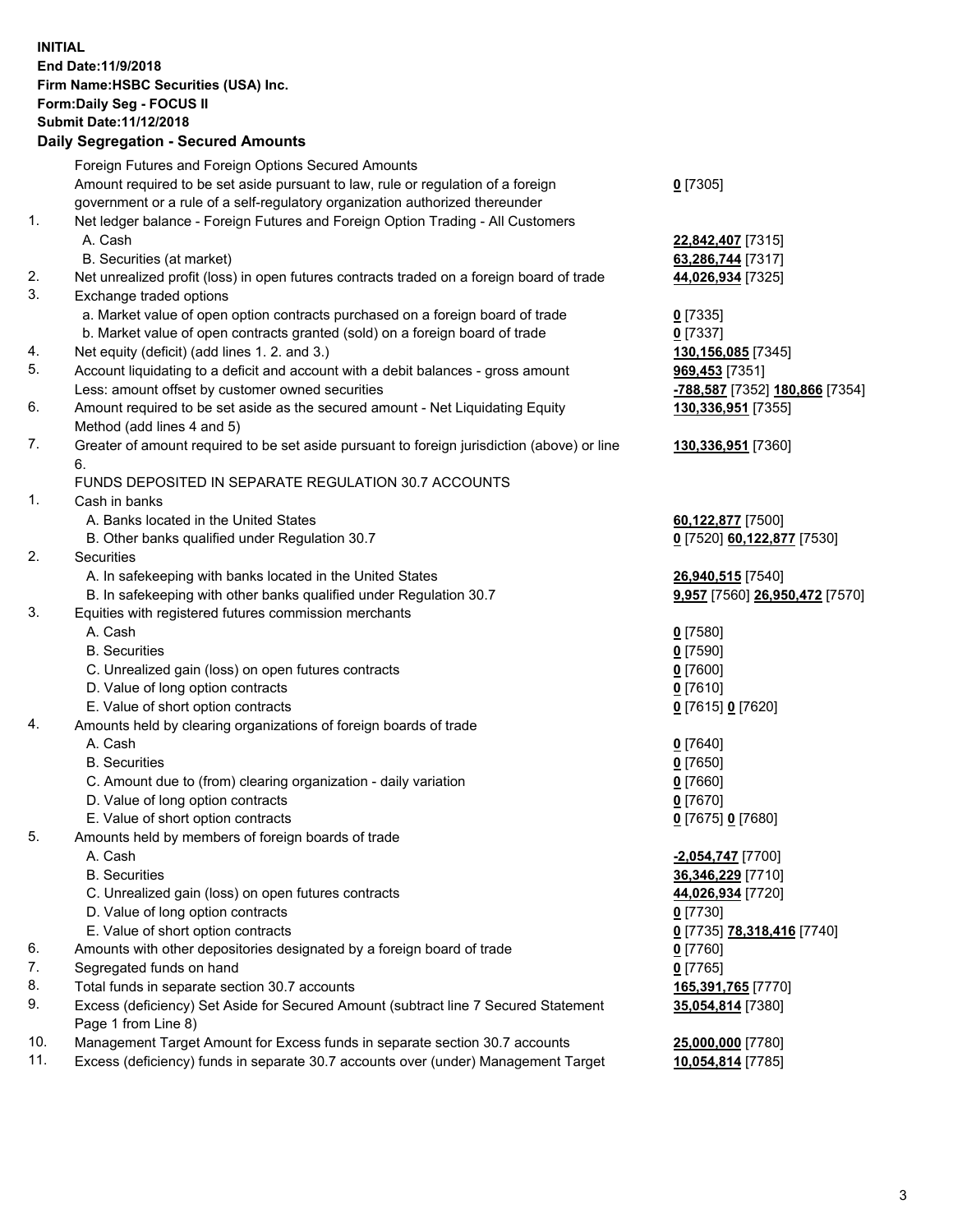**INITIAL End Date:11/9/2018 Firm Name:HSBC Securities (USA) Inc. Form:Daily Seg - FOCUS II Submit Date:11/12/2018 Daily Segregation - Segregation Statement** SEGREGATION REQUIREMENTS(Section 4d(2) of the CEAct) 1. Net ledger balance A. Cash **320,604,966** [7010] B. Securities (at market) **1,931,624,466** [7020] 2. Net unrealized profit (loss) in open futures contracts traded on a contract market **46,544,888** [7030] 3. Exchange traded options A. Add market value of open option contracts purchased on a contract market **385,521,848** [7032] B. Deduct market value of open option contracts granted (sold) on a contract market **-282,702,956** [7033] 4. Net equity (deficit) (add lines 1, 2 and 3) **2,401,593,212** [7040] 5. Accounts liquidating to a deficit and accounts with debit balances - gross amount **300,230,566** [7045] Less: amount offset by customer securities **-300,194,591** [7047] **35,975** [7050] 6. Amount required to be segregated (add lines 4 and 5) **2,401,629,187** [7060] FUNDS IN SEGREGATED ACCOUNTS 7. Deposited in segregated funds bank accounts A. Cash **117,979,074** [7070] B. Securities representing investments of customers' funds (at market) **0** [7080] C. Securities held for particular customers or option customers in lieu of cash (at market) **619,014,592** [7090] 8. Margins on deposit with derivatives clearing organizations of contract markets A. Cash **16,347,155** [7100] B. Securities representing investments of customers' funds (at market) **328,019,357** [7110] C. Securities held for particular customers or option customers in lieu of cash (at market) **1,310,988,029** [7120] 9. Net settlement from (to) derivatives clearing organizations of contract markets **17,926,693** [7130] 10. Exchange traded options A. Value of open long option contracts **385,521,848** [7132] B. Value of open short option contracts **-282,702,956** [7133] 11. Net equities with other FCMs A. Net liquidating equity **14,172,313** [7140] B. Securities representing investments of customers' funds (at market) **0** [7160] C. Securities held for particular customers or option customers in lieu of cash (at market) **0** [7170] 12. Segregated funds on hand **1,621,845** [7150] 13. Total amount in segregation (add lines 7 through 12) **2,528,887,950** [7180] 14. Excess (deficiency) funds in segregation (subtract line 6 from line 13) **127,258,763** [7190] 15. Management Target Amount for Excess funds in segregation **109,000,000** [7194] 16. Excess (deficiency) funds in segregation over (under) Management Target Amount **18,258,763** [7198]

Excess